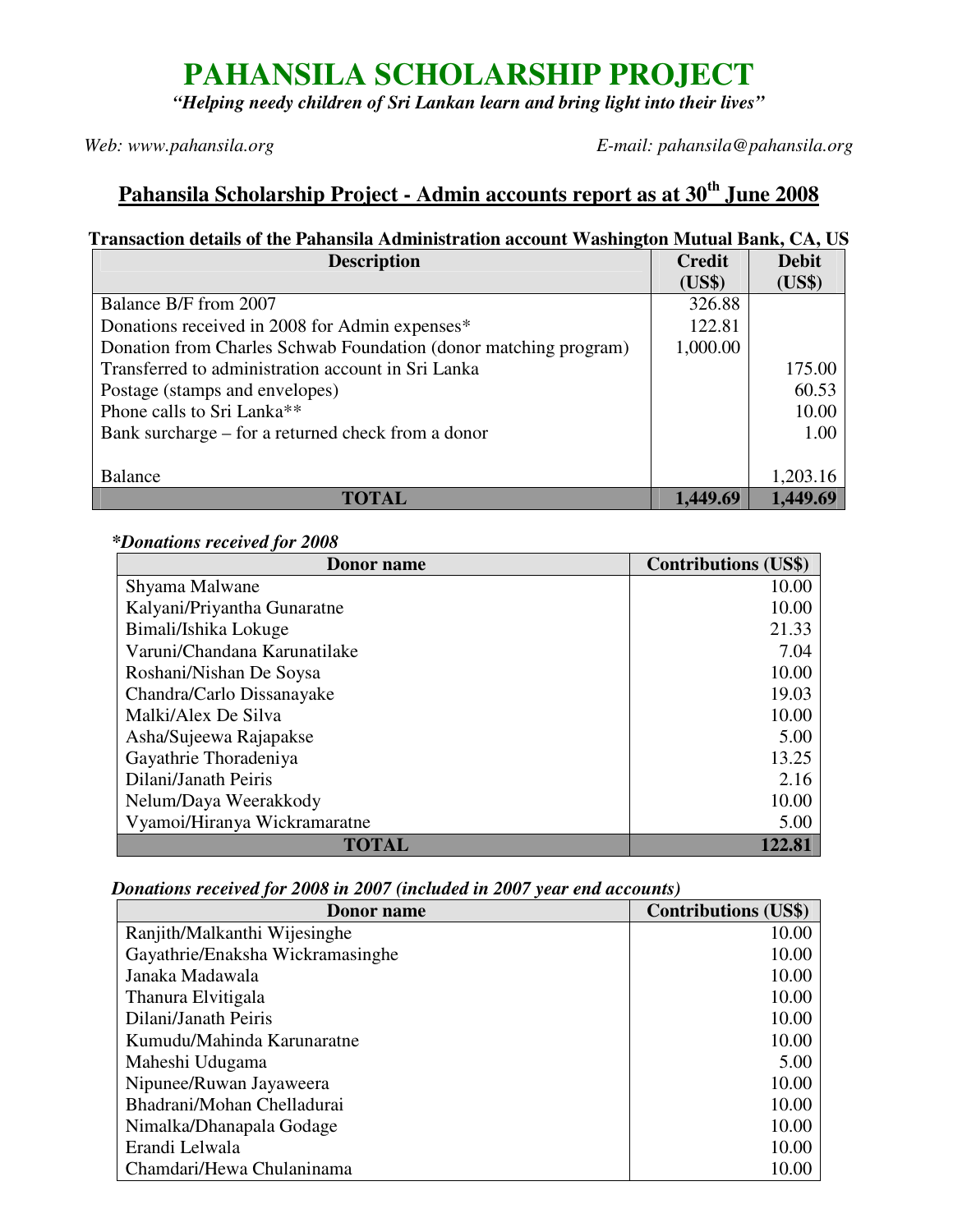| <b>TOTAL</b>                 | 265.00 |
|------------------------------|--------|
| Nirmala Gunapala             | 10.00  |
| Hiranya Udawatte             | 10.00  |
| Sharon/Upul De Silva         | 10.00  |
| Disna/Chandana Gunasekara    | 5.00   |
| Varuni/Chandana Karunatilake | 10.00  |
| Lishanthi/Lalith Jayasinghe  | 10.00  |
| Madhushi Raththagala         | 5.00   |
| Thushari Jayasekara          | 30.00  |
| Ruanie Gunawardane           | 10.00  |
| Nandani/Ranjan Rajapakse     | 10.00  |
| Maheshi Dassanayake          | 5.00   |
| Lilani/Sydney Marasinghe     | 10.00  |
| Jayani/Kande Amarasinghe     | 5.00   |
| Geethani/Liyana Cabraal      | 10.00  |
| Nirasha/Ruchira Sasanka      | 10.00  |

\*\*Phone calls made to Sri Lanka: To organize Vocational and Technical Training Program under Pahansila-Davis Educational Project. Breakdown of phone calls charges are available upon request

| Transaction details of the Pahansila Administration account in Bank of Ceylon, Kandy, SL |
|------------------------------------------------------------------------------------------|
|------------------------------------------------------------------------------------------|

| <b>Description</b>                                                           | <b>Credit</b> | <b>Debit</b> |
|------------------------------------------------------------------------------|---------------|--------------|
|                                                                              | (SLR)         | (SLR)        |
| <b>Balance B/F</b>                                                           | 38,266.39     |              |
| Bank deposits (\$175 @ Rs.107.50)                                            | 18,812.50     |              |
| Funds transfer to US West chapter <sup>1</sup>                               |               | 3,000.00     |
| Bank interest (January-June)                                                 | 1,214.75      |              |
| Pahansila meeting - Kandy <sup>2</sup>                                       |               | 17,506.00    |
| Pahansila meeting - Bentota <sup>2</sup>                                     |               | 12,079.00    |
| Pahansila meeting - Dehiattakandiya (transportation)                         |               | 3,000.00     |
| Pahansila meeting - reimbursements from chapters <sup>3</sup>                | 24,000,00     |              |
| Postage - reimbursements from the interim committee <sup>4</sup>             | 5,100.00      |              |
| Stationery $\&$ stamps – For administrator                                   |               | 725.00       |
| Allowance - Project Coordinator (Rs.1000 per month: Dec '07 to May '08)      |               | 6,000.00     |
| Reimbursements to Project Coordinator (December '07 to May '08) <sup>5</sup> |               | 770.00       |
| Scholarship payment - SSLNS funds (Damith Senanayake - 297/INT-2)            |               | 2,000.00     |
| Temporary payment to a student (Pradeepa Rajawardane – 308/INT-2)            |               | 500.00       |
|                                                                              |               |              |
| <b>Bank Balance</b>                                                          |               | 41,813.64    |
| <b>TOTAL</b>                                                                 | 87,393.64     | 87,393.64    |

Note: Out of bank balance Rs.7,61.00 belongs to SSLNS funds (Accounts reported separately in 2007 year end report and in the Accounts report of SSLNS). \$30 belongs to Urbana-Champaign chapter, deposited in 2007.

<sup>1</sup>A scholarship donation from Nirmala Gunapala was deposited in PGCC account in 2007, was transferred to US West chapter, assigned as a part of the scholarship for Lahiruni Charunya Herath (231/USW) – Rs.250 per month for 12 months in 2008. Refer 2007 year-end accounts for more details.

**<sup>2</sup>**Breakdown of expenses are available on request